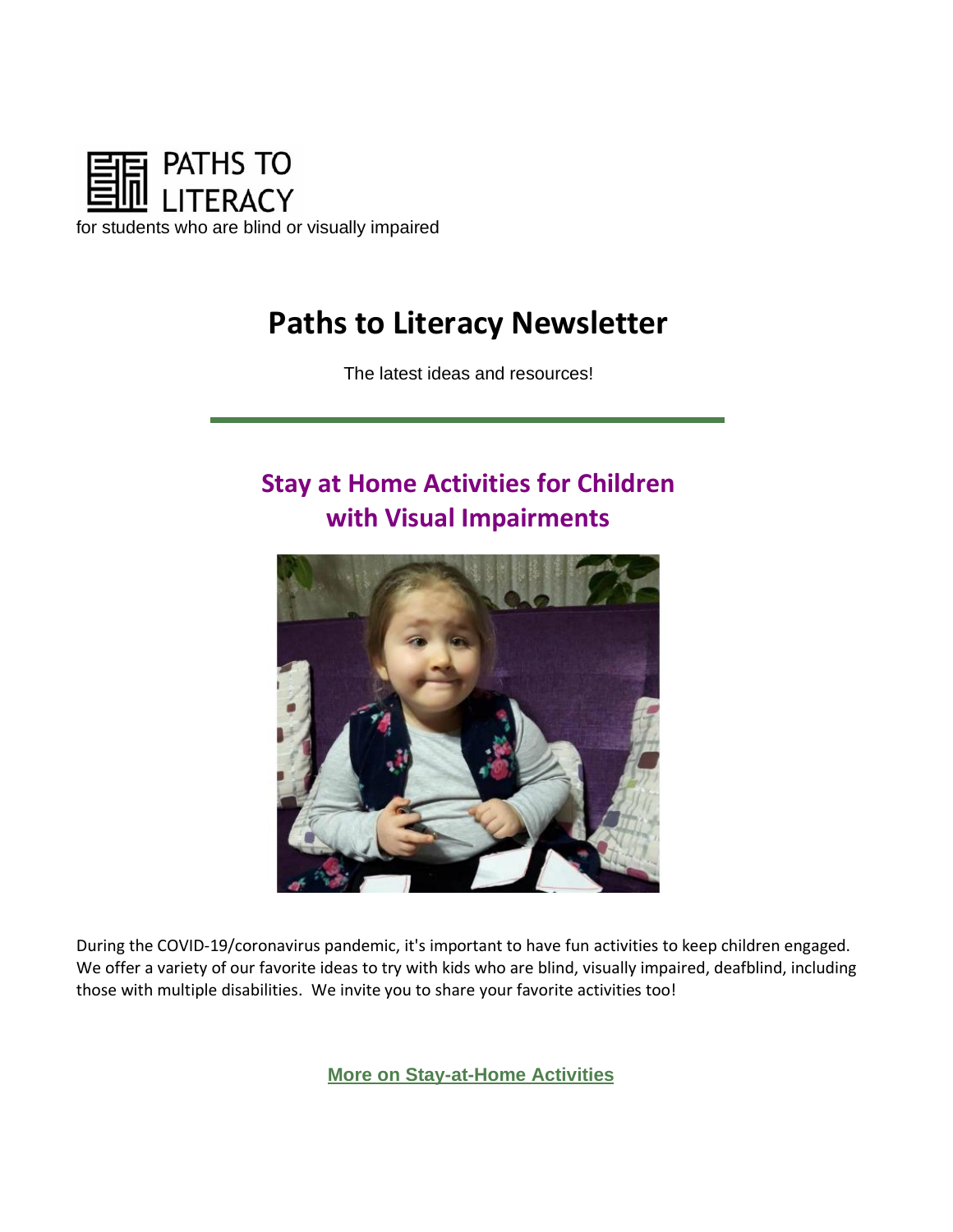## **LATEST POSTS**



#### **Virtual Expanded Core Education Learning (ExCEL) Academy for Students with Visual Impairments**

Join us for a series of free virtual web presentations for students with visual impairments! Check out the **[schedule for our second week](https://urldefense.com/v3/__https:/pathstoliteracy.cmail19.com/t/d-l-mjtklut-gkriyijjj-o/__;!!JYXjzlvb!yefykLHHkCHq2h51NJg8XxW2xazWnIqlyh6vYadsLPK0yvjpMz3K1rxckAbwgxw$)** of engaging lessons for students with a variety of abilities. These sessions are all being recorded and they will be posted online. Please note that it takes several days for the videos to be closed captioned before they are posted.



#### **Using Google Classroom on a Braillenote Touch**

Find out how to access assignments on Google Classroom using a Braillenote Touch.

**[More on Google Classroom](https://urldefense.com/v3/__https:/pathstoliteracy.cmail19.com/t/d-l-mjtklut-gkriyijjj-x/__;!!JYXjzlvb!yefykLHHkCHq2h51NJg8XxW2xazWnIqlyh6vYadsLPK0yvjpMz3K1rxcWyKY_5k$)**

## **FREE TOOLS & SOFTWARE**

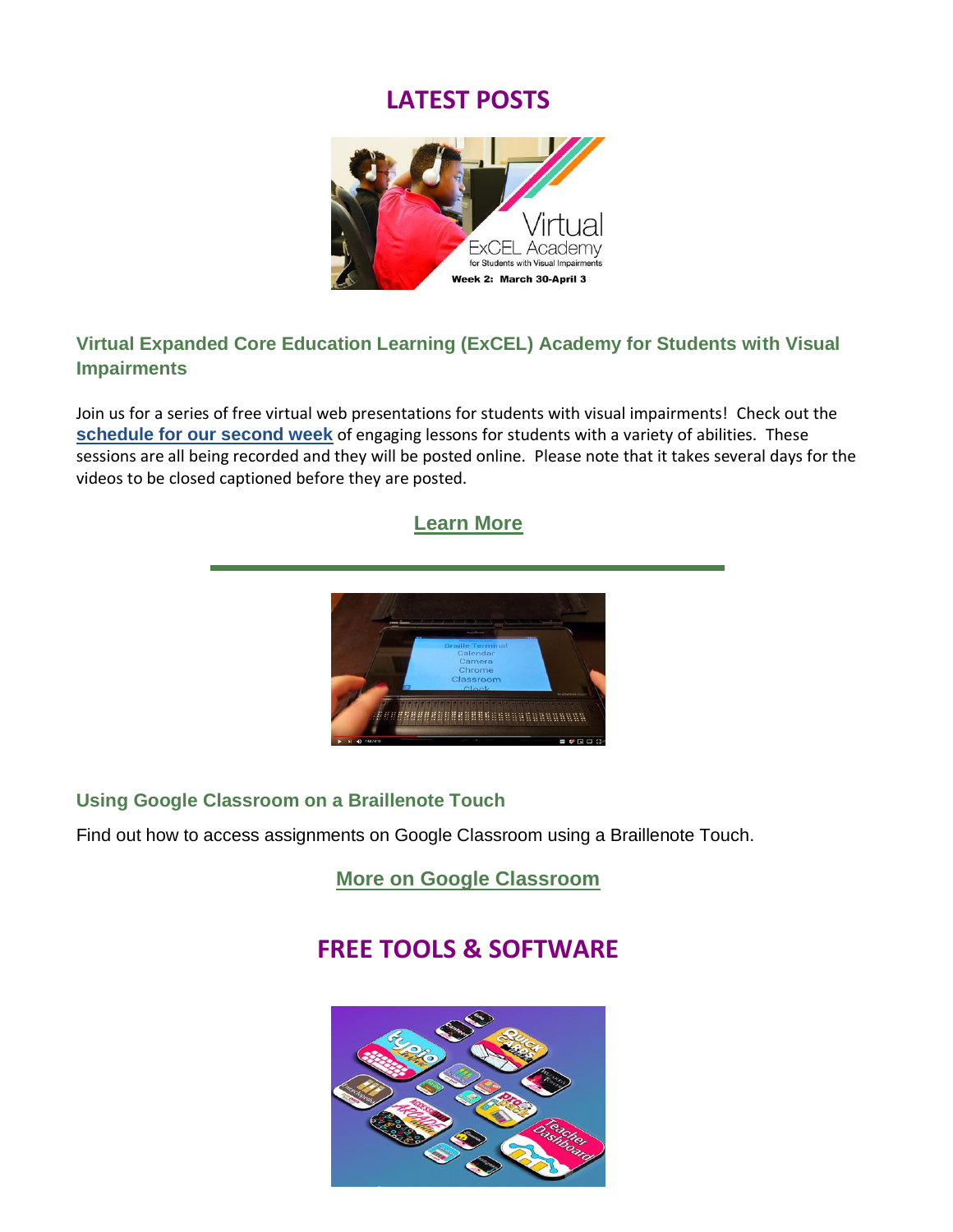#### **Free Access to Accessibyte Apps**

In order to help support teachers and students during this complex time, Accessibyte is offering free access to their full range of apps.

### **[More on Accessibyte Apps](https://urldefense.com/v3/__https:/pathstoliteracy.cmail19.com/t/d-l-mjtklut-gkriyijjj-q/__;!!JYXjzlvb!yefykLHHkCHq2h51NJg8XxW2xazWnIqlyh6vYadsLPK0yvjpMz3K1rxc-Ko9QGQ$)**



## **Free Access to ObjectiveEd Digital Curriculum!**

To help students with visual impairments during this crisis, ObjectiveEd is providing free access to their digital curriculum to schools and teachers to use with their students through the end of the current 2019/2020 school year.

## **[More on Objective Ed](https://urldefense.com/v3/__https:/pathstoliteracy.cmail19.com/t/d-l-mjtklut-gkriyijjj-z/__;!!JYXjzlvb!yefykLHHkCHq2h51NJg8XxW2xazWnIqlyh6vYadsLPK0yvjpMz3K1rxcwOKnDuo$)**



#### **Described and C**aption**ed Media Program**

Registration is now open for a facilitated class running March 30 - April 19, 2020, and is preapproved for 15 hours of ACVREP credit. "Using Accessible Media in the Classroom with Students who are Blind and Visually Impaired" is free . If you have questions please contact Cindy Camp, [ccamp@dcmp.org.](mailto:ccamp@dcmp.org)

### **[Learn More](https://urldefense.com/v3/__https:/pathstoliteracy.cmail19.com/t/d-l-mjtklut-gkriyijjj-s/__;!!JYXjzlvb!yefykLHHkCHq2h51NJg8XxW2xazWnIqlyh6vYadsLPK0yvjpMz3K1rxcr1iTvgo$)**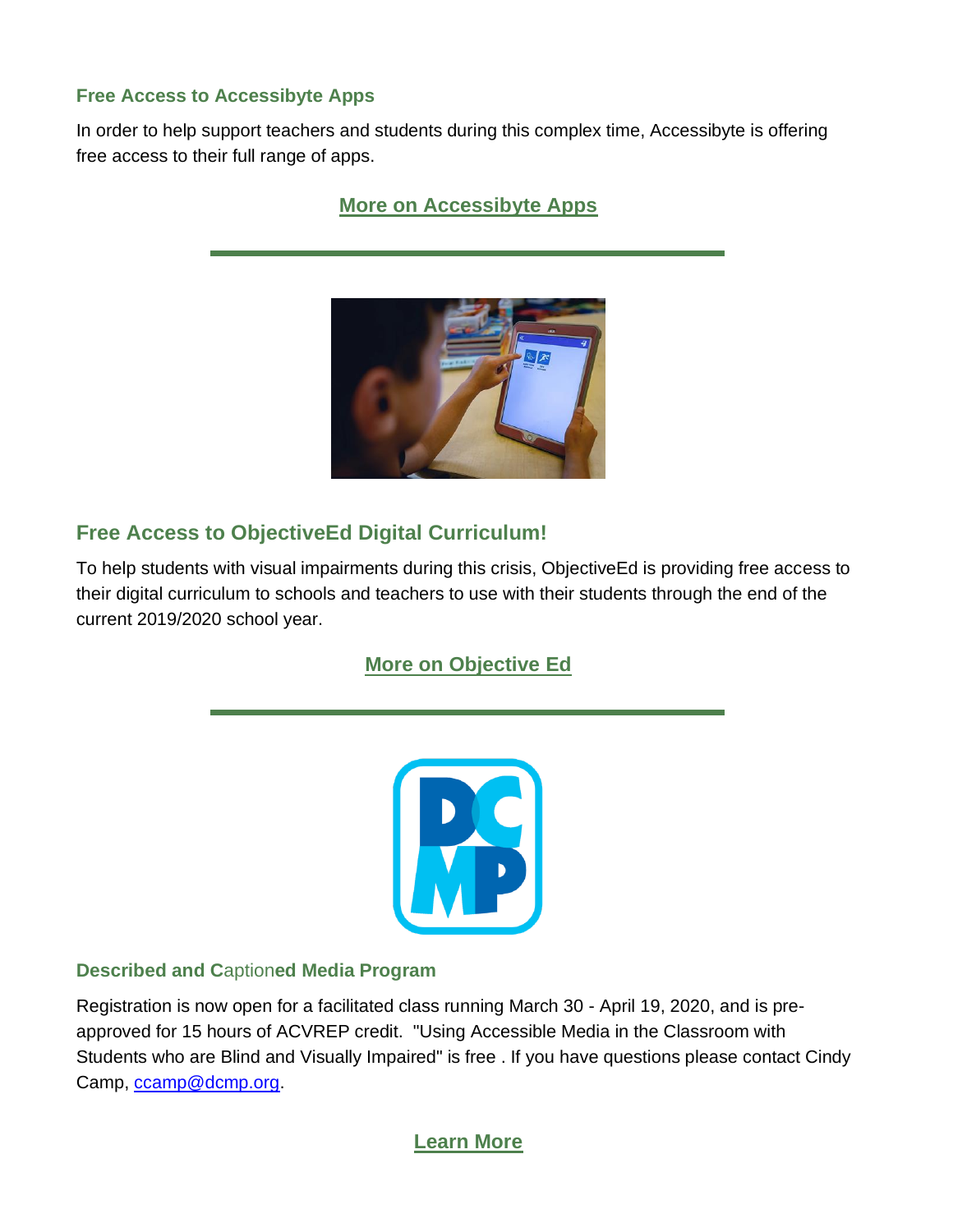

#### **Audible**

As long as schools are closed, kids everywhere can instantly stream stories, including titles across six different languages, that will help them continue dreaming, learning, and just being kids.

## **[More on Audible](https://urldefense.com/v3/__https:/pathstoliteracy.cmail19.com/t/d-l-mjtklut-gkriyijjj-yd/__;!!JYXjzlvb!yefykLHHkCHq2h51NJg8XxW2xazWnIqlyh6vYadsLPK0yvjpMz3K1rxcTyyaFBo$)**



#### **Freedom Scientific**

Freedom Scientific is now offering JAWS, ZoomText, and Fusion free of charge for personal computers at home, until June 30, 2020. This offer is available to every household in the US and Canada.

International opportunities available, please contact the distributor in your country.

### **[Learn More](https://urldefense.com/v3/__https:/pathstoliteracy.cmail19.com/t/d-l-mjtklut-gkriyijjj-yu/__;!!JYXjzlvb!yefykLHHkCHq2h51NJg8XxW2xazWnIqlyh6vYadsLPK0yvjpMz3K1rxcFkW1yFg$)**

## **VOLUNTEER SUPPORT**



#### **National Homework Hotline for Blind/Visually Impaired Students (NHH-BVI)**

In response to the wave of K-12 school closures across the United States due to COVID-19, a few concerned teachers of the blind and advocates got together to organize a free, homework help hotline for students who are blind or visually impaired.

## **[More on Hotline](https://urldefense.com/v3/__https:/pathstoliteracy.cmail19.com/t/d-l-mjtklut-gkriyijjj-jy/__;!!JYXjzlvb!yefykLHHkCHq2h51NJg8XxW2xazWnIqlyh6vYadsLPK0yvjpMz3K1rxcxCxoJWM$)**